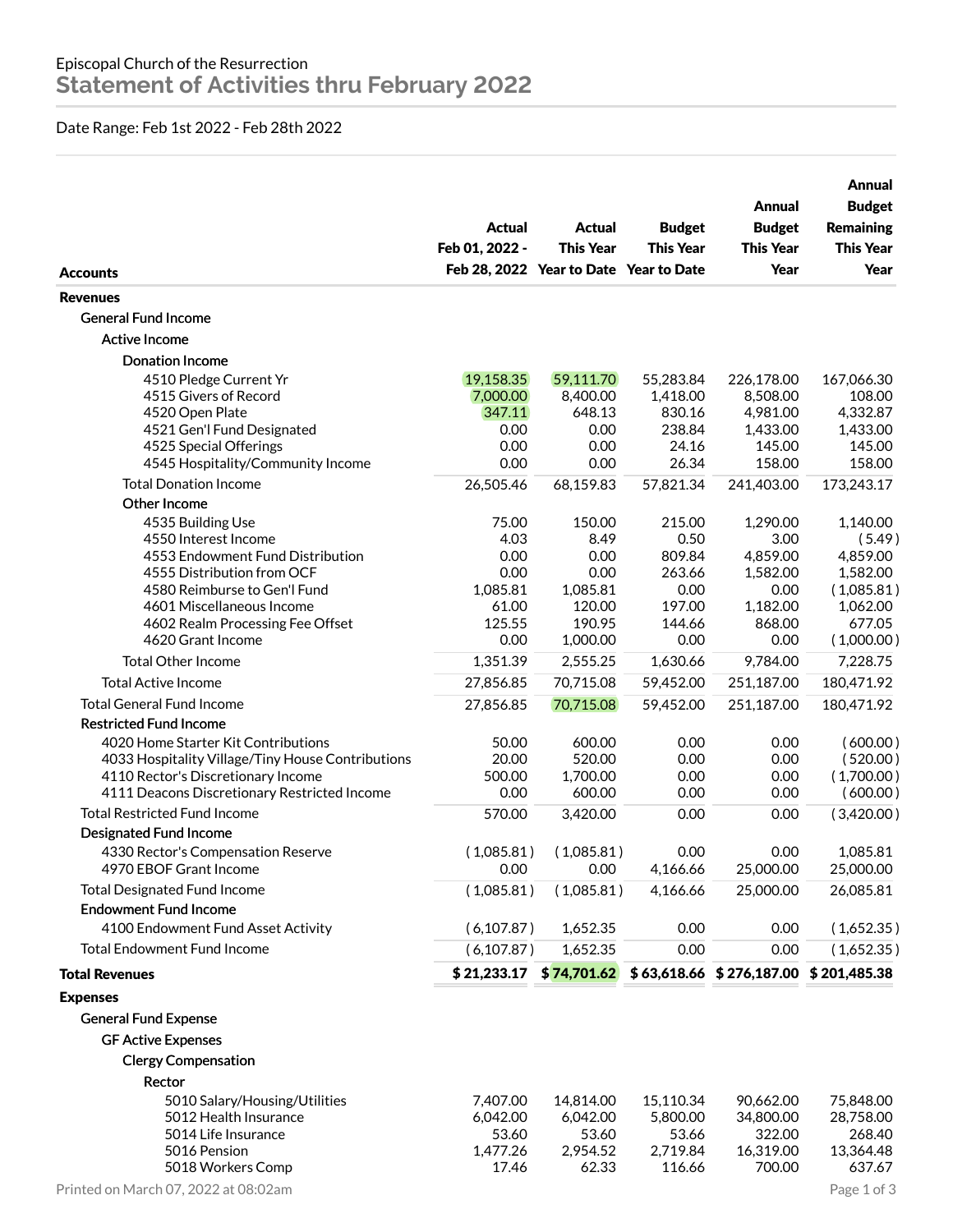|                                       |                |                                        |                  |                  | <b>Annual</b><br><b>Budget</b> |
|---------------------------------------|----------------|----------------------------------------|------------------|------------------|--------------------------------|
|                                       |                |                                        |                  | <b>Annual</b>    |                                |
|                                       | <b>Actual</b>  | <b>Actual</b>                          | <b>Budget</b>    | <b>Budget</b>    | <b>Remaining</b>               |
|                                       | Feb 01, 2022 - | <b>This Year</b>                       | <b>This Year</b> | <b>This Year</b> | <b>This Year</b>               |
| <b>Accounts</b>                       |                | Feb 28, 2022 Year to Date Year to Date |                  | Year             | Year                           |
| 5020 Local Travel                     | 0.00           | 0.00                                   | 131.00           | 786.00           | 786.00                         |
| 5021 Business Expense Plan            | 0.00           | 0.00                                   | 160.00           | 960.00           | 960.00                         |
| 5022 Rector's Telephone               | 0.00           | 0.00                                   | 146.84           | 881.00           | 881.00                         |
| 5024 Convention & Clergy Conf         | 0.00           | 0.00                                   | 83.34            | 500.00           | 500.00                         |
| 5026 Continuing Education             | 0.00           | 0.00                                   | 100.00           | 600.00           | 600.00                         |
| <b>Total Rector</b>                   | 14,997.32      | 23,926.45                              | 24,421.68        | 146,530.00       | 122,603.55                     |
| <b>Other Clergy</b>                   |                |                                        |                  |                  |                                |
| 5030 Convention and Clergy Conf       | 0.00           | 0.00                                   | 80.00            | 480.00           | 480.00                         |
| <b>Total Other Clergy</b>             | 0.00           | 0.00                                   | 80.00            | 480.00           | 480.00                         |
| <b>Total Clergy Compensation</b>      | 14,997.32      | 23,926.45                              | 24,501.68        | 147,010.00       | 123,083.55                     |
| Lay Staff Compensation                |                |                                        |                  |                  |                                |
| 5040 Parish Admin Salary              | 1,600.00       | 3,200.00                               | 4,533.34         | 27,200.00        | 24,000.00                      |
| 5050 Music Director/Parish Musician   | 1,250.00       | 2,500.00                               | 2,500.00         | 15,000.00        | 12,500.00                      |
| 5052 Chorister Director Salary        | 333.33         | 666.66                                 | 500.00           | 3,000.00         | 2,333.34                       |
| 5056 Substitute/ Saturday Musician    | 0.00           | 0.00                                   | 360.00           | 2,160.00         | 2,160.00                       |
| 5058 Choir Assistant                  | 333.33         | 666.66                                 | 500.00           | 3,000.00         | 2,333.34                       |
| 5060 Child Care Staff                 | 0.00           | 0.00                                   | 260.00           | 1,560.00         | 1,560.00                       |
| 5061 Christian Ed Director            | 0.00           | 0.00                                   | 984.00           | 5,904.00         | 5,904.00                       |
| 5062 Christian Ed Staff               | 0.00           | 0.00                                   | 971.66           | 5,830.00         | 5,830.00                       |
| 5080 Parish Admin Pension             | 0.00           | 0.00                                   | 408.00           | 2,448.00         | 2,448.00                       |
| 5090 FICA/Medicare/Wrks Comp          | 324.55         | 604.54                                 | 931.50           | 5,589.00         | 4,984.46                       |
| 5154 Custodial Staff                  | 151.20         | 373.20                                 | 520.00           | 3,120.00         | 2,746.80                       |
| <b>Total Lay Staff Compensation</b>   | 3,992.41       | 8,011.06                               | 12,468.50        | 74,811.00        | 66,799.94                      |
| Utilities, Buildings, Grounds         |                |                                        |                  |                  |                                |
| 5150 Electricity                      | 813.76         | 1,352.94                               | 1,509.34         | 9,056.00         | 7,703.06                       |
| 5151 Water/Sewer                      | 284.53         | 596.05                                 | 683.50           | 4,101.00         | 3,504.95                       |
| 5152 Refuse Collection                | 64.10          | 128.20                                 | 132.66           | 796.00           | 667.80                         |
| 5153 Security Services                | 0.00           | 89.85                                  | 75.66            | 454.00           | 364.15                         |
| 5155 Groundskeeping                   | 200.00         | 400.00                                 | 447.34           | 2,684.00         | 2,284.00                       |
| 5157 Prop. & Liability Insurance      | 1,145.25       | 1,145.25                               | 717.16           | 4,303.00         | 3,157.75                       |
| 5158 Property, Maintenance & Supplies | 0.00           | 0.00                                   | 831.16           | 4,987.00         | 4,987.00                       |
| Total Utilities, Buildings, Grounds   | 2,507.64       | 3,712.29                               | 4,396.82         | 26,381.00        | 22,668.71                      |
| Office                                |                |                                        |                  |                  |                                |
| 5042 Bookkeeper                       | 375.00         | 865.25                                 | 900.00           | 5,400.00         | 4,534.75                       |
| 5161 Office Supplies                  | 101.51         | 164.38                                 | 425.66           | 2,554.00         | 2,389.62                       |
| 5162 Copier Contract                  | 0.00           | 157.33                                 | 496.00           | 2,976.00         | 2,818.67                       |
| 5163 Telephone                        | 106.93         | 213.83                                 | 234.50           | 1,407.00         | 1,193.17                       |
| 5165 Bank Service Chg                 | 0.00           | 0.00                                   | 2.84             | 17.00            | 17.00                          |
| 5166 Accounting                       | 12.00          | 12.00                                  | 29.34            | 176.00           | 164.00                         |
| 5167 Internet Services                | 177.28         | 247.26                                 | 233.34           | 1,400.00         | 1,152.74                       |
| 5171 PayPal Fees                      | 8.49           | 13.60                                  | 38.00            | 228.00           | 214.40                         |
| 5172 Office Equipment                 | 0.00           | 0.00                                   | 134.34           | 806.00           | 806.00                         |
| 5173 Realm Subscription               | (159.00)       | 318.00                                 | 320.00           | 1,920.00         | 1,602.00                       |
| 5174 Realm Processing Fees            | 130.72         | 287.24                                 | 206.50           | 1,239.00         | 951.76                         |
| <b>Total Office</b>                   | 752.93         | 2,278.89                               | 3,020.52         | 18,123.00        | 15,844.11                      |
| Parish Life                           |                |                                        |                  |                  |                                |
| 5370 Worship/Altar Guild Supplies     | 10.00          | 180.94                                 | 500.00           | 3,000.00         | 2,819.06                       |
| 5371 Stewardship Program              | 0.00           | 0.00                                   | 83.34            | 500.00           | 500.00                         |
| 5375 Kitchen Supplies                 | 0.00           | 0.00                                   | 38.00            | 228.00           | 228.00                         |
| 5377 Hospitality/Community            | 0.00           | 0.00                                   | 200.00           | 1,200.00         | 1,200.00                       |
| 5378 Registration, Conv Delegates     | 0.00           | 0.00                                   | 17.50            | 105.00           | 105.00                         |
| 5379 Mutual Ministries Review         | 0.00           | 0.00                                   | 66.66            | 400.00           | 400.00                         |
| 5384 Evangelism                       | 0.00           | 0.00                                   | 22.16            | 133.00           | 133.00                         |
| <b>Total Parish Life</b>              | 10.00          | 180.94                                 | 927.66           | 5,566.00         | 5,385.06                       |
| <b>Christian Education</b>            |                |                                        |                  |                  |                                |
|                                       |                |                                        |                  |                  |                                |
| 5380 Adult Ed Supplies                | 0.00           | 0.00                                   | 38.00            | 228.00           | 228.00                         |